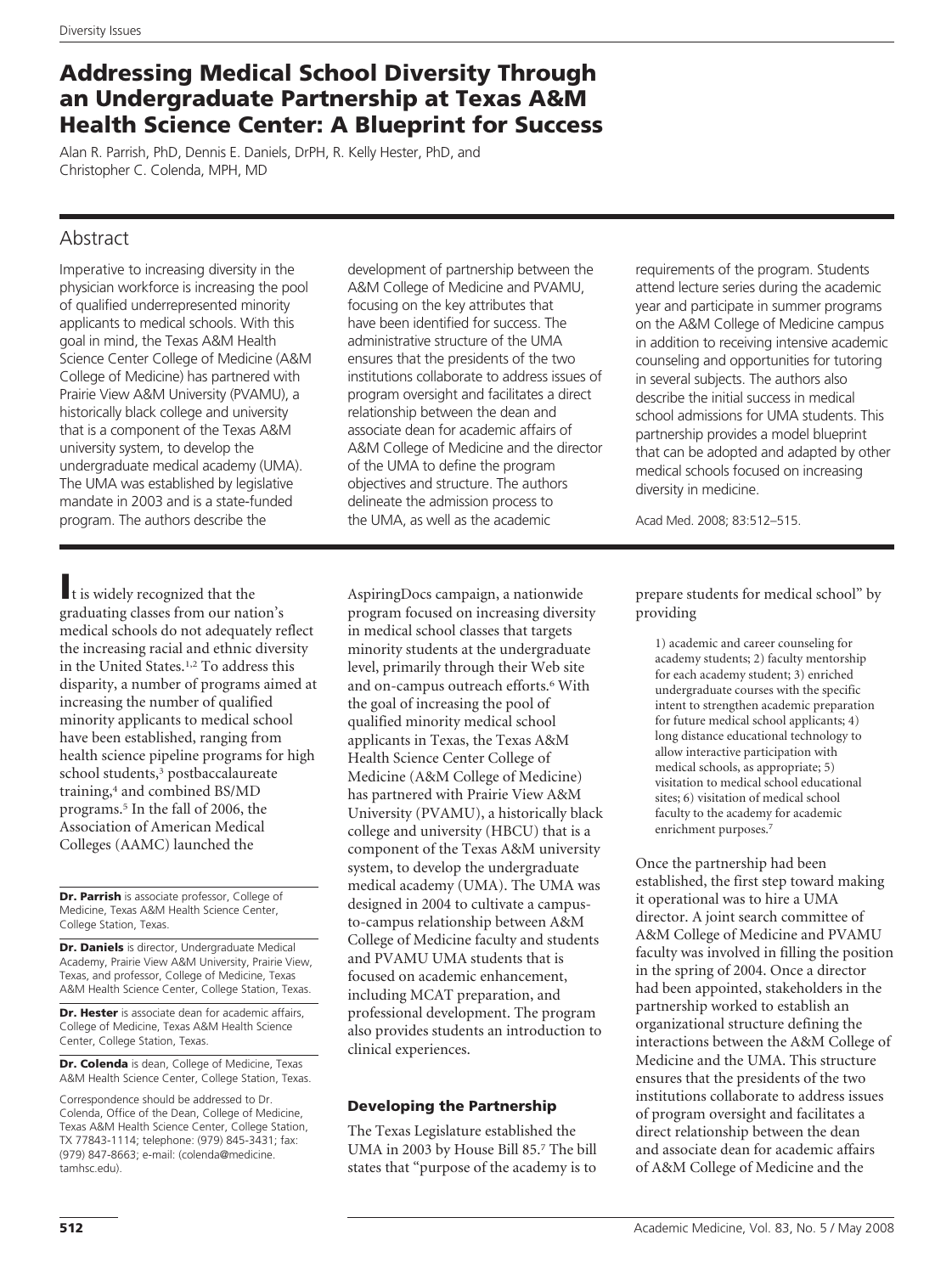

Figure 1 A visual representation of the organizational structure of the Undergraduate Medical Academy, a partnership established in 2003, between Texas A&M College of Medicine and Prairie View A&M University.

director of the UMA to define the program objectives and structure (Figure 1). With the organizational structure in place, program leaders developed specific goals for the UMA:

- 1. Identify and attract qualified students to the UMA.
- 2. Prepare students for entrance into medical school.
- 3. Develop a nurturing mentor network.
- 4. Identify and develop opportunities to participate in research activities.
- 5. Develop a nationally recognized model for this program.

To track the success of the program, program leaders identified the following measurable outcomes: (1) retention and graduation rates, (2) cumulative and science GPA, and (3) acceptance rate to medical school.

The funding for the UMA remains identified as special-item funding from the state of Texas. The funds are now identified by the state as Academic Development Initiative funds. For summer programs, special seminars, faculty development activities, and college of medicine faculty time and effort, the dean of the college of medicine continues to fund these activities through collegiate revenue sources. The value of the partnership and the program more than justifies the expenditures. Ongoing efforts to find external support from foundations and other funding agencies continue as opportunities arise.

An external advisory board (EAB) was also formed to provide feedback on program development. The EAB consists of 13 physicians and university administrators interested in the overall goal of increasing diversity in the physician workforce. EAB members are upper-level administrators of academic, governmental, or private health care units. The EAB meets twice a year, and the members offer recommendations on a number of topics including student recruitment, program development, and funding opportunities, and also provide insight into other programs across the country that are committed to similar goals. The UMA director and the A&M College of Medicine dean and associate dean for academic affairs evaluate EAB recommendations before they are implemented. Members of the EAB also interact with UMA students during one of their visits to PVAMU each year. UMA students give EAB members a tour of the campus and meet with them over meals. This informal interaction reinforces the students' desires to pursue medical

school and provides additional role models of success for them. Although this informal role modeling is a seemingly insignificant contribution, we have identified positive reinforcement as a key component for success. In fact, during the fall 2007 EAB meeting, members suggested that they would value increased time to meet with the students. Therefore, we are currently examining the feasibility of extending the semiannual EAB meetings to increase the contact time between UMA students and EAB members.

## Admissions

Shortly after the UMA director was hired, the first class of the UMA was selected in the fall of 2004 by a combination of A&M College of Medicine and UMA faculty and staff. There is equal representation from the UMA staff and A&M College of Medicine on the UMA admissions committee. The pool of eligible candidates (100 –150) consists of students coded as premed by the office of the registrar on admission to PVAMU. These individuals are screened by UMA staff for eligibility based on GPA and are then contacted by mail and e-mail with an introduction to the UMA. At this point, approximately 40 to 45 students are invited to apply to the UMA, and 30 students are interviewed. Admission to the UMA is based on the applicant's academic performance at PVAMU (a minimum GPA of 3.25 is required for admission and must be maintained to remain in good standing), a personal statement detailing the applicant's motivation for a career in medicine, letters of recommendation, and an interview. In the first three years of the UMA, the class sizes have been 18, 15, and 23 students.

A&M College of Medicine's involvement in the admissions process is a key feature of the program. This strategy allows for an immediate interaction between the A&M College of Medicine and PVAMU UMA faculty and students. The involvement of A&M College of Medicine faculty from the beginning ensures their deep investment in the students' progress and success. The joint admissions strategy also provides the students with important insight into the interview process that will be involved in their applications to medical school. In fact, several members of the A&M College of Medicine medical admissions committee participate in the UMA admissions process. In previous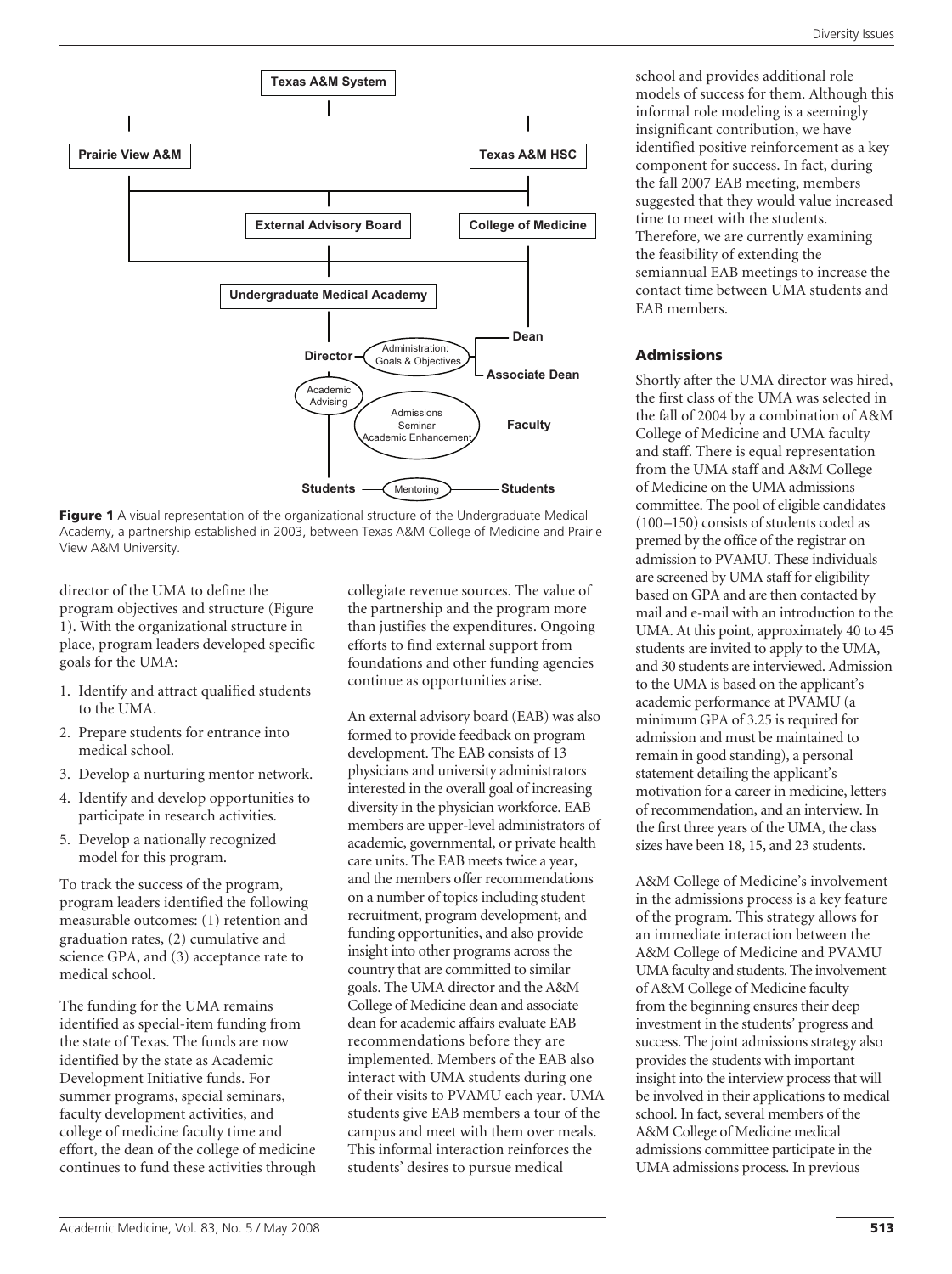years, interviews/admissions have been conducted in the spring semester of the applicants' freshman year. Entering the program early in their undergraduate careers allows the students additional time in the program to enhance their academic preparation, specifically for the MCAT.

## Academics

In the first three years of the program, 56 students have been admitted to the UMA. At this point, UMA students pursue their declared undergraduate major; there is no standardized UMA curriculum that is required. However, as the number of UMA faculty increases, we expect to offer honors sections in several chemistry and biology courses to UMA students. After students are admitted at the end of their freshman year, the program involves intensive academic counseling for the students, as well as a number of opportunities for tutoring in several subjects. The initial class of students began learning skills seminars and MCAT preparatory classes immediately to address the UMA goal of improving academic preparation for medical school admissions. Initially, we provided one semester of MCAT preparation for each student through a commercial vendor. However, on the basis of student feedback and MCAT scores from the initial class, MCAT preparation has now been extended to a year-round activity.

#### **Seminar series**

After the first class of students was admitted in the fall of 2004, a biweekly UMA seminar series began on the PVAMU campus. These seminars feature A&M College of Medicine faculty and students and are designed to introduce the UMA students to key concepts in basic and clinical science and to expose them to various clinical specialties. Additionally, the seminars provide the students unique insights into the challenges and rewards of a career in medicine. Because they may conflict with students' class schedules, these sessions are not mandatory; however, they are well attended (more than 50% of students attend each session).

In the first three years, more than 20 A&M College of Medicine faculty members have traveled to PVAMU to present to the students. The majority of the seminars from the basic scientists

focus on research issues, though others are modified first- and second-year medical school lectures. Clinician lecturers give a background of their specialty, but they usually focus on their personal stories of how they got to their current positions.

The most important component of the seminar series, however, may be the visits by A&M College of Medicine medical students. These sessions, which are scheduled once per semester, have proven to be highly successful. The UMA students are highly interactive, and the opportunity to learn from their peers about a number of topics—learning skills, MCAT preparation strategies, medical school admission process—is irreplaceable. Again, the positive reinforcement for the students of seeing success stories is one of the most important components of the program. These sessions have also proven to be a positive experience for the A&M College of Medicine students; they have taken to this mentorship role in a vigorous manner. In fact, the A&M College of Medicine chapter of the Student National Medical Association (SNMA) has established extensive bonds with the UMA students. They have hosted students at the regional SNMA conference and traveled together to the national conference, and they visit the campus multiple times during the academic year. In addition to these interactions, the A&M College of Medicine hosts the students once a year. This allows the students to tour the facilities and to meet additional faculty and students.

#### **Summer program**

A summer program for UMA students began at the A&M College of Medicine in the summer of 2005 with members of the initial class of UMA students. This summer program is not mandatory, because some UMA students participate in summer programs at other medical schools or take classes during summer school. During the six-week program, students are exposed to biomedical research by working in one of several research laboratories for 30 hours per week. We attempt to place each student in a laboratory devoted to his or her identified area of interest (e.g., neuroscience, cardiovascular disease, molecular biology). At the end of the program, students present their work in a poster session attended by A&M College of Medicine faculty and students.

During this summer experience, students also participate in a preceptorship program one afternoon per week to increase their exposure to clinical medicine. During this part of the program, students shadow clinicians (one-to-one ratio) in a variety of specialties. Students shadow a different physician each week in an attempt to expose each student to clinical medicine as broadly as possible. This component of the program was highly regarded by the initial students, and in subsequent summers the preceptorship program has been expanded from one to two afternoons per week. In 2006, the program was extended from six to eight weeks on the basis of feedback from faculty that the extra time would increase the students' research exposure. However, this decision had unintended consequences—a six-week program allows the students to finish their UMA summer experience and still take classes during the second summer session, whereas an eight-week program does not allow students this opportunity. Realizing that this may hinder certain students, the current and future summer programs will be a six-week experience. The summer experience for the UMA runs simultaneously with several other state and A&M College of Medicine undergraduate programs on campus. This is an important strength of the summer experience, as UMA students and students from many other universities in Texas live and work together for the summer. These students, who come from diverse backgrounds but share the same ambitions, have the opportunity to come together in their pursuit of a common goal, learning from each other along the way.

Beginning in the summer of 2007, a major modification was made to the summer program. In the first four years of the program, it became clear that the MCAT remains the major obstacle for most, if not all, of the UMA students. Therefore, the emphasis in the summer program has been shifted from a biomedical research/preceptorship to an academic enhancement/preceptorship approach. The students spend mornings focusing on organic chemistry and an integrated histology/physiology course and afternoons in an MCAT preparation module (three days per week) or on their clinical rotations (two days per week). Although we considered exposure to biomedical research a valuable experience, our focus must remain on ensuring that the students have the necessary academic